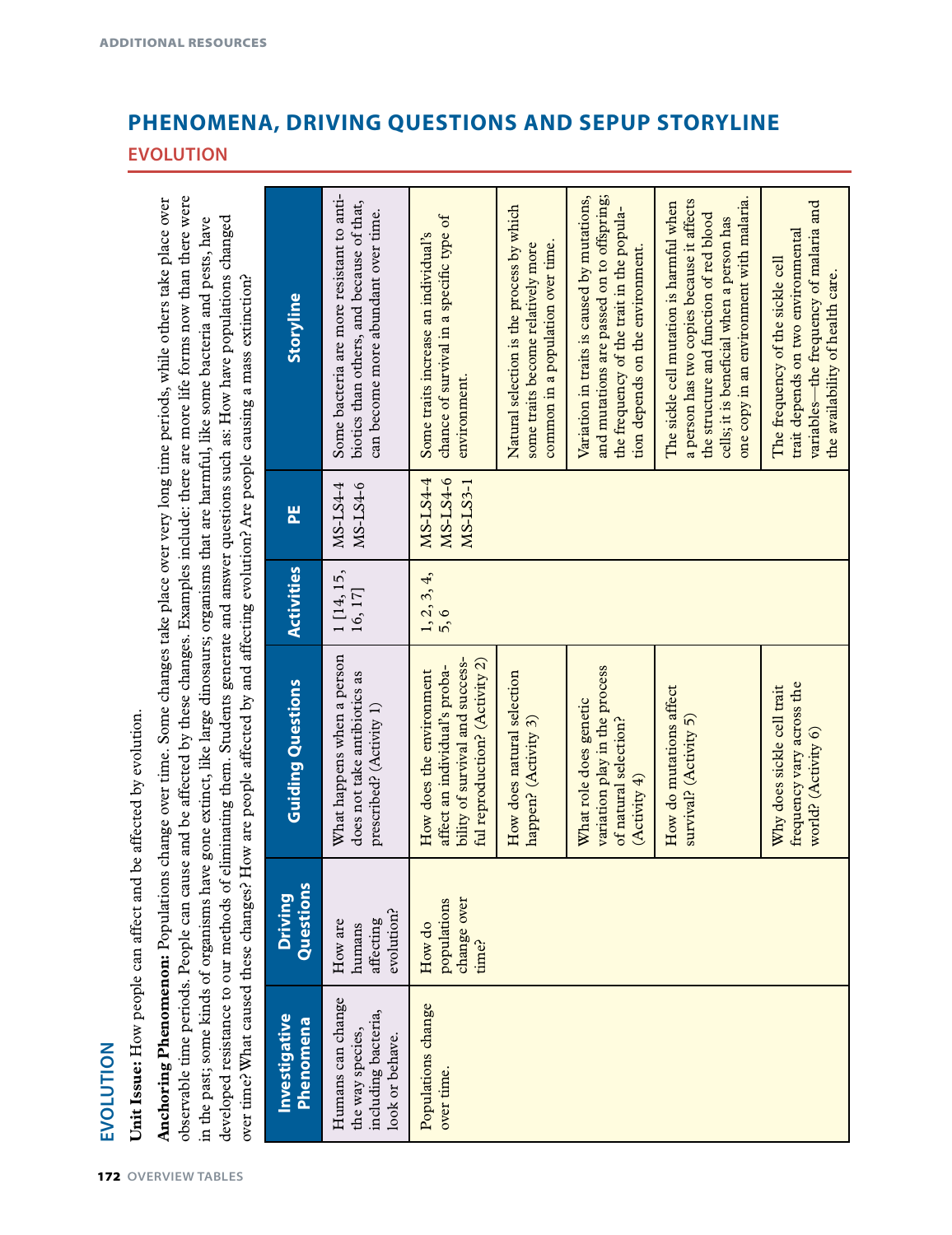## **PHENOMENA, DRIVING QUESTIONS AND SEPUP STORYLINE**

#### **EVOLUTION (continued)**

| Storyline                         | over a short period of time leads<br>may evolve into separate species.<br>populations with different traits<br>to changes in trait frequency in<br>a population; when it happens<br>Natural selection happening<br>over a long period of time, | most of which have gone extinct;<br>Speciation is a continual process<br>another, sharing either a recent<br>forms and billions of species,<br>that has resulted in many life<br>all species are related to one<br>or distant ancestor. | evolutionary relationships of<br>Fossils provide evidence for<br>organisms that lived in the<br>distant and recent past. | information about the habits,<br>traits, and environments of<br>Fossils can also provide<br>extinct organisms. | abundant in the past, and other<br>more abundant more recently.<br>life forms becoming relatively<br>Life forms have evolved over<br>having been relatively more<br>time, with some life forms |
|-----------------------------------|------------------------------------------------------------------------------------------------------------------------------------------------------------------------------------------------------------------------------------------------|-----------------------------------------------------------------------------------------------------------------------------------------------------------------------------------------------------------------------------------------|--------------------------------------------------------------------------------------------------------------------------|----------------------------------------------------------------------------------------------------------------|------------------------------------------------------------------------------------------------------------------------------------------------------------------------------------------------|
| 븬                                 | MS-LS4-3<br>MS-LS4-2<br>MS-LS4-1                                                                                                                                                                                                               |                                                                                                                                                                                                                                         |                                                                                                                          |                                                                                                                |                                                                                                                                                                                                |
| <b>Activities</b>                 | 10, 11,<br>7, 8, 9,<br>12, 13                                                                                                                                                                                                                  |                                                                                                                                                                                                                                         |                                                                                                                          |                                                                                                                |                                                                                                                                                                                                |
| <b>Guiding Questions</b>          | How do new species evolve?<br>(Activity 7)                                                                                                                                                                                                     | How are the diverse species living<br>today related to one another and<br>to the species that once lived on<br>Earth? (Activity 8)                                                                                                      | fossils provide about evolution?<br>What kind of evidence do<br>(Activity 9)                                             | What other kinds of information<br>can we get from fossils?<br>(Activity 10)                                   | evolution by comparing the fossil<br>records of fish, mammals, and<br>What can you learn about<br>reptiles? (Activity 11)                                                                      |
| <b>Driving Questions</b>          | What information<br>can we learn from<br>fossils?                                                                                                                                                                                              |                                                                                                                                                                                                                                         |                                                                                                                          |                                                                                                                |                                                                                                                                                                                                |
| Investigative<br><b>Phenomena</b> | longer exist can<br>species that no<br>Evidence of<br>be found in<br>fossils.                                                                                                                                                                  |                                                                                                                                                                                                                                         |                                                                                                                          |                                                                                                                |                                                                                                                                                                                                |